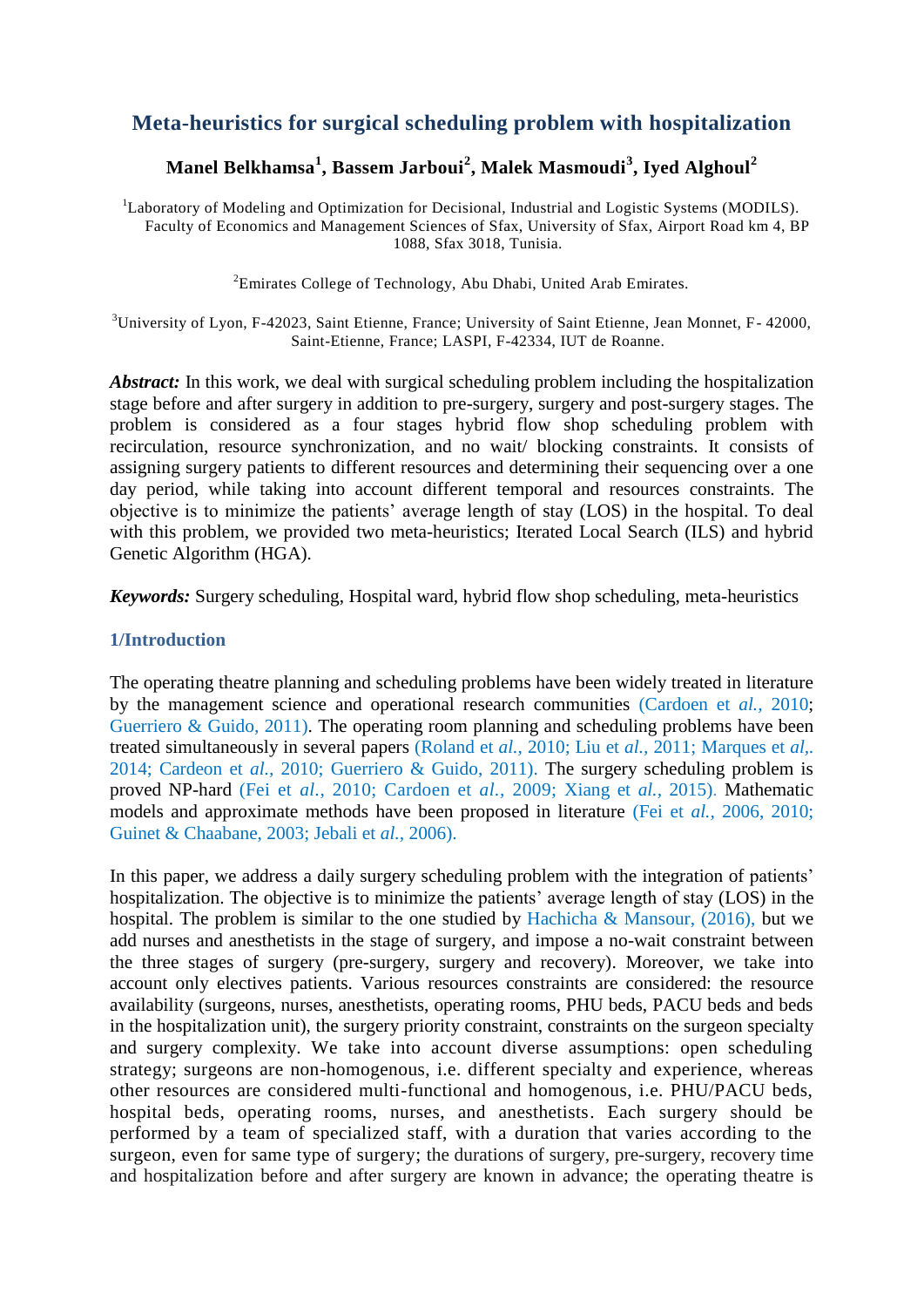open all the day (24h/ 24 h). To deal with this problem, we provided two types of approximated algorithms: Iterated Local Search (ILS) and hybrid Genetic Algorithm (HGA).

## **2/ Iterated Local Search**

The main features of this approach are two: firstly, it is a stochastic method based on single solution; secondly, its effectiveness lies to explore the neighborhood of the current solution to gradually improve its quality during the various iterations. The principal steps of this approach are local search and perturbation (Lourenço et *al.,* 2002). The framework of the ILS approach is summarized as follows:  $x_0$  is an initial solution on which we apply local search in order to obtain a better solution  $\hat{x}$ . The local search contains two neighborhood structures (N1 and N2): The neighborhood N1 consists of inserting a patient between two other patients in the sequence and the neighborhood N2 consists of swapping two patients within a sequence at random. We apply all possible moves to the incumbent solution until the first improvement is occurred. To avoid local optimum, a perturbation is performed to  $\hat{x}$  in order to find a new solution  $x_1$  where the perturbation is a random swap between two patients in a sequence. The local search is applied again to  $x_1$  in order to obtain a new local optimum  $\tilde{x}$ . If the acceptation criterion is met, the solution  $\tilde{x}$  replaces  $\hat{x}$  and the process continues i.e. apply again the local search. An evaluation procedure is proposed to transform each sequence to a feasible solution. We taken the set of patients that will be performed on the scheduling day and we assigned them to hospital beds (stage1) according its order in the list. Then, they are discharged from stage (stage 1) and assigned to PHU beds (stage2), after, they are assigned to the operating rooms (stage 3), then stage 4 and finally they return to available hospital beds (stage 5). After the filling of all stages, a *t* time, the first patient in the list will inserted to an available hospital bed and he/ she remains waiting until all resources in the three surgery stages of will be available. In each time we discharged a patient from stage and inserted his to the follow stage with respecting the temporal and resources constraints. When the patient finished its recovery in stage 4, he is returned to an available hospital bed which has the nearest availability date to the completion time of this patient in the stage 4. We repeat this procedure until all patients are performed.

#### **3/ Hybrid Genetic Algorithm**

We proposed a combination between the genetic algorithms (GA) (Goldberg, 1989) and the local search procedures (LS) to obtain a hybrid genetic algorithm (HGA). Our hybrid approach GA&LS is motivated by the fact that in the case of a large search space, the use of the LS may fall into local optimum quickly. Therefore, we use LS to refine the GA search through successive iterations and maximize the chance of convergence to an optimal solution through using various search spaces. For generating an initial population, we apply *npop*  times a random swap between the set of patients, where *npop* represents the population size. The selection method is the roulette-wheel selection process (Goldberg, 1989). Its principle is to first assign to each solution a probability of being selected based on its fitness value. We consider the same crossover procedure provided in (Murata & Ishibuchi, 1994) according to a probability *Pc*: an offspring *Xnew* is obtained by appending the beginning (resp. the end) of the first parent to the end (resp. the begning) of the second parent. The mutation operator leads to randomly swapping a pairs of patients location in a sequence (Aldowaisan & Allahverdi, 2003) according to a probability  $P_m$ . We proposed a LS algorithm as an improvement procedure after mutation using the two structures of neighborhoods *N1* and *N2*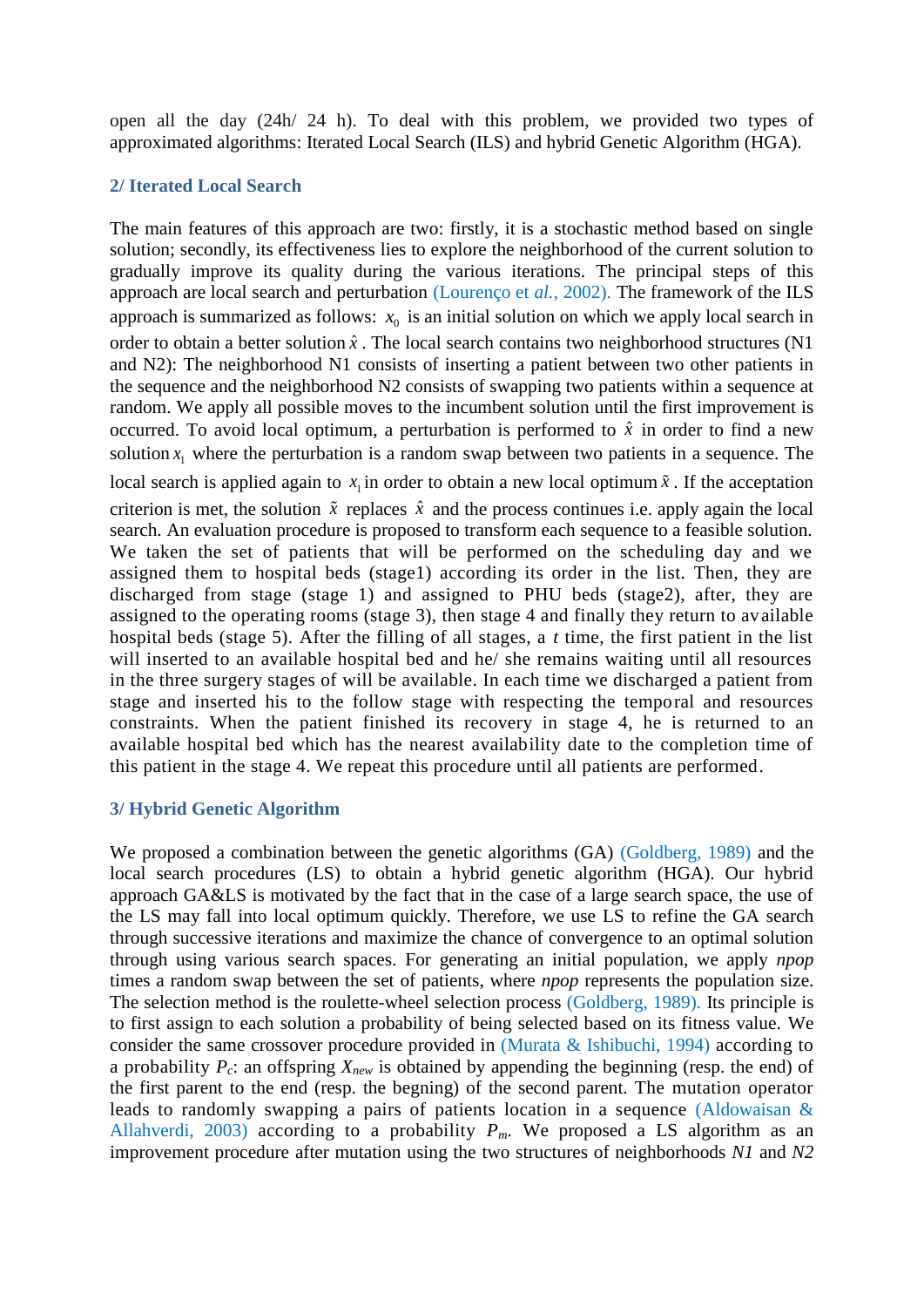that are applied in the ILS. The obtained solution is compared to the worst individual in the population, and the best one is kept inside the population.

## **4/ Computational results**

To make computations, we considered data from Xiang et *al.,* (2015) related to the three stages of surgery in the operating theater of a medium scale hospital in China. We added data concerning the duration of hospitalization and the number of hospitalization beds inspired from Hachicha & Mansour, (2016). Three instances have been generated to test our algorithms. Table 1 shows the numerical results related to the Iterated Local Search approach and the Hybrid Genetic Algorithm in terms of objective value (average length of stay of patients in the hospital) and computation time (CPU in seconds). Thus, according to the computational experiments, the results of HGA outperform the results giving by ILS algorithm.

| Instances   ILS (mn) |        |       | $HGA$ (mn)         |       |
|----------------------|--------|-------|--------------------|-------|
|                      | LOS    | (sec) | <b>CPU LOS CPU</b> | (sec) |
| Inst 1               | 1663   | 19    | 1507               | 10    |
| Inst 2               | 1335   | 30    | 1234               | 14    |
| Inst $3$             | 954    | 27    | 888                | 10    |
| Average              | 1317.5 | 25.5  | 1210               | 11.5  |

Table1: the results of meta-heuristics approaches (ILS and HAG)

Numerical results show that the HGA outperforms the ILS in terms of objective value and CPU time. So the hybridization process between GA and LS has a favorable effect in this problem case. Therefore, it combine between two main advantages of these algorithms, where LS offers a local exploration tool to the GA and the latter offers a global exploration, i.e. large diversification of solutions, by giving a good beginning for the LS which covers a large part of the search space. Thus, the hybrid approach can provide more robustness.

## **5/ Conclusion**

We studied the surgical scheduling problem which is an NP-Hard Problem. Two metaheuristics approaches have been provided to find good solutions in a reasonable time. We tested these approaches on three generated instances based on rules from the literature. The numerical results are promising and show the superiority of the HGA. The future work will focus on the improvement of the algorithms improvement.

#### **References**

- Aldowaisan, T., & Allahverdi, A. (2003). New heuristics for no-wait flowshops to minimize makespan. *Computers and Operations Research*, *30*(8), 1219–1231. https://doi.org/10.1016/S0305-0548(02)00068-0
- Cardoen, B., Demeulemeester, E., & Beliën, J. (2009). Optimizing a multiple objective